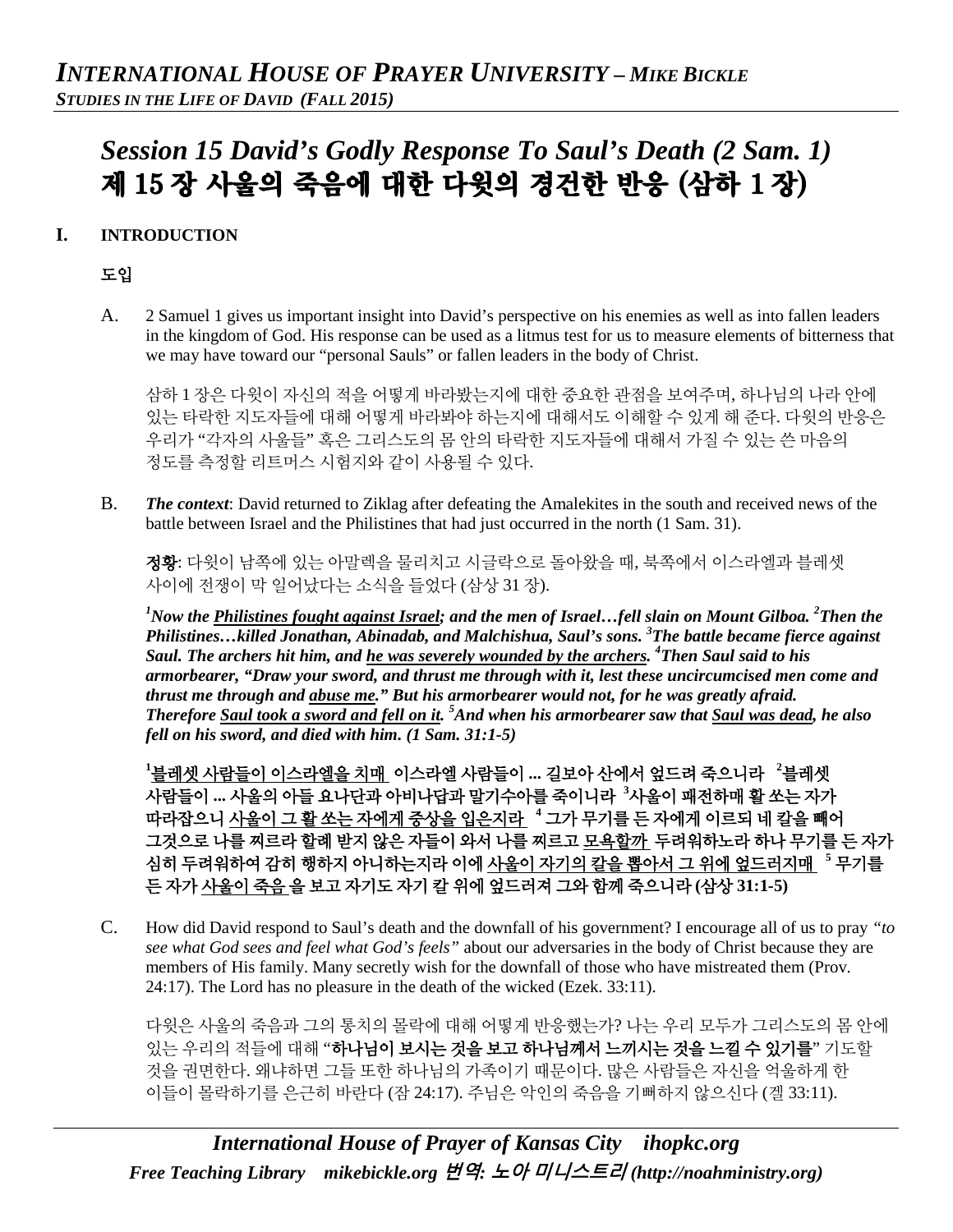*17Do not rejoice when your enemy falls, and do not let your heart be glad when he stumbles… (Prov. 24:17)*

## **<sup>17</sup>**네 원수가 넘어질 때에 즐거워하지 말며 그가 엎드러질 때에 마음에 기뻐하지 말라 **(**잠 **24:17)**

*11Say to them: 'As I live,' says the Lord GOD, 'I have no pleasure in the death of the wicked, but that the wicked turn from his way and live. Turn, turn from your evil ways! (Ezek. 33:11)*

**<sup>11</sup>**너는 그들에게 말하라 주 여호와의 말씀이니라 나의 삶을 두고 맹세하노니 나는 악인이 죽는 것을 기뻐하지 아니하고 악인이 그의 길에서 돌이켜 떠나 사는 것을 기뻐하노라 이스라엘 족속아 돌이키고 돌이키라 너희 악한 길에서 떠나라 어찌 죽고자 하느냐 하셨다 하라 **(**겔 **33:11)**

D. Hearing the news about the death of Saul, David realized that God's promise was about to be fulfilled in his life. However, the joy of this much anticipated day was overshadowed by the grief expressed in 2 Samuel 1:17-29, as he wept over the deaths of Saul and Jonathan.

다윗은 사울의 죽음에 관한 소식을 듣고 자신의 삶에 하나님의 약속이 이제 곧 성취될 것을 알게 됐다. 그러나, 그렇게도 고대했던 이 날의 기쁨은 삼하 1:17-29 에 표현되었듯 이 사울과 요나단의 죽음에 대한 슬픔으로 뒤덮여버렸다.

E. David grieved over Saul because he saw who Saul was "in the spirit," not who he was "in the flesh" (2 Cor. 5:16). To see someone "according to the spirit" is to see them through the lens of God's eyes and His calling on them and seeing who they are to God and who they are in Christ.

다윗은 사울을 "육신을 따라" 바라 보지 않고 "영 안에서" 바라 보았기 때문에 (고후 5:16) 그에 대해 애도하며 슬퍼했다. 누군가를 "영을 따라" 바라 보는 것은 하나님의 눈과 그들에 대한 하나님의 부르심이라는 렌즈를 통해서 보는 것이기에 그들이 하나님께 누구인지, 그리고 그들이 그리스도 안에서 누구인지를 볼 수 있게 한다.

*16Therefore, from now on, we regard no one according to the flesh. Even though we have known Christ according to the flesh, yet now we know Him thus no longer. (2 Cor. 5:16)*

#### **<sup>16</sup>**그러므로 우리가 이제부터는 어떤 사람도 육신을 따라 알지 아니하노라 비록 우리가 그리스도도 육신을 따라 알았으나 이제부터는 그같이 알지 아니하노라 **(**고후 **5:16)**

F. David viewed Saul though the lens of Saul's divine calling *as the Lord's anointed servant* who fought the Lord's enemies and in his public role as the *top political leader of his nation*. David also recalled *their friendship* in their early days together. The temptation is to view people only through the lens of how they mistreated us personally, thus seeing them mostly as a personal enemy.

다윗은 사울이 주의 대적들과 싸웠던 **주님의 기름 부음 받은 종**이요 공적인 역할로는 **나라의 최고 정치** 지도자로서의 하늘의 부르심을 가진 이라는 렌즈를 통해서 그를 바라 보았다. 다윗은 초기에 그들이 함께 나누었던 우정을 회상했다. 우리가 갖는 유혹은 사람들이 우리를 부당하게 대했던 방식으로만 그들을 보려고 하는 것인데, 이것 때문에 우리는 그들을 개인적인 적으로서 보게 된다.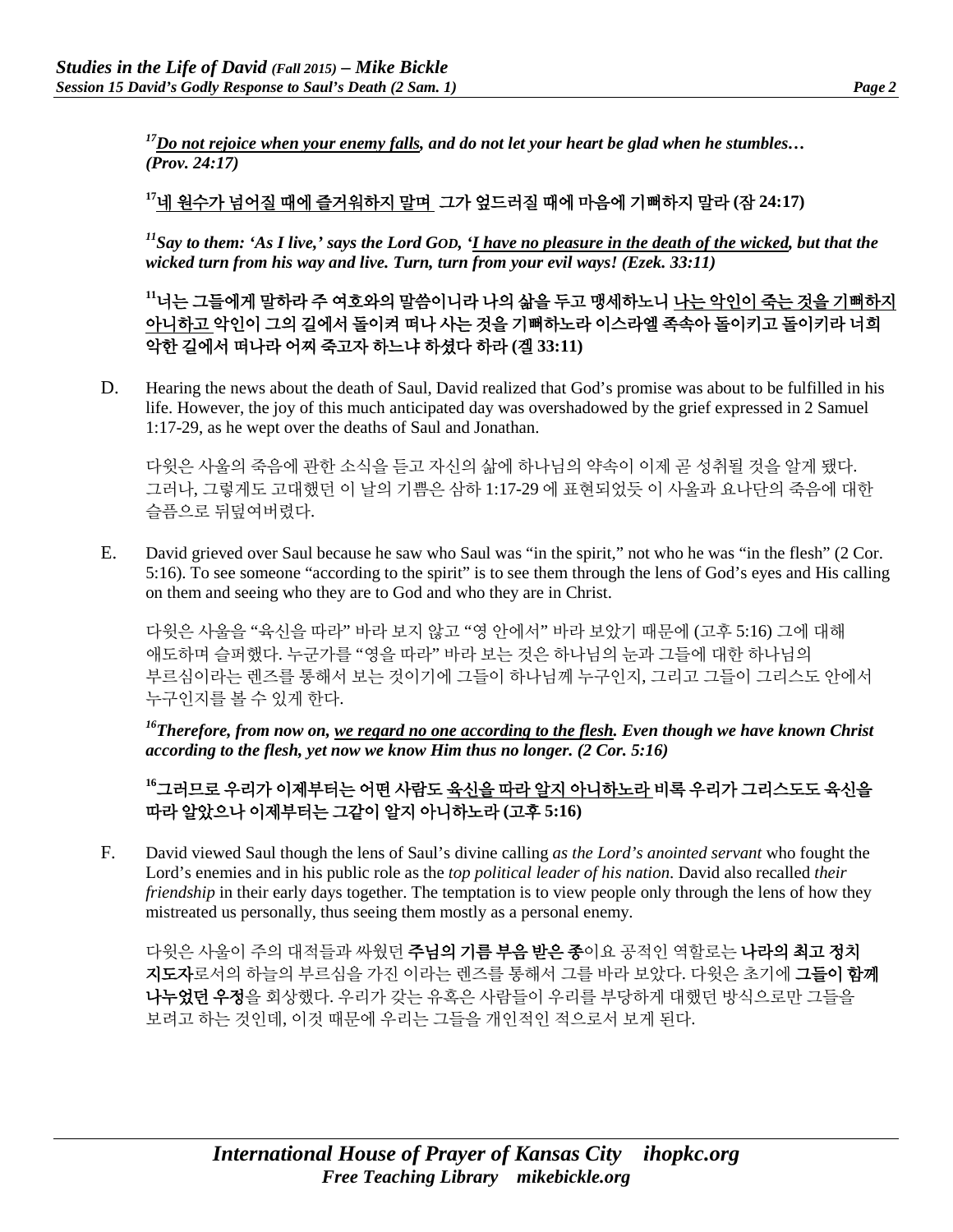G. Through David's view and response, we can be used by the Lord to bring healing to hurting hearts in the church as well as to civil strife in city and nations, e.g., the gracious response of Nelson Mandela and Abraham Lincoln to people on the other side of great civil strife. They set the stage for many to enjoy peace and safety instead of facing an escalation of conflict and violence. They approached the healing of their nation through David's perspective as seen in 2 Samuel 1.

우리가 다윗의 관점과 반응을 배움을 통해, 우리는 도시와 나라들의 사회적 갈등뿐 아니라 교회 안에서 상처받은 마음을 치유하는데 주님께 쓰임받을 수 있다. 예를 들어, 넬슨 만델라와 아브라함 링컨의 분쟁의 상대에 대한 은혜로운 반응이 그러한데, 그들은 많은 사람들이 갈등과 폭력이 아닌 평화와 안전을 누릴 수 있는 환경을 제공했다. 그들은 삼하 1 장에서 다윗이 가졌던 관점을 가지고 그들의 나라에 치유를 가져왔다.

H. One reason that David responded in this way was because he did not see Saul as his own "source" of promotion or as preventing God's will in his life. The death threats of Saul were over. There is a time when the season in the "seminary of Saul" is over.

다윗이 이런 방식으로 반응했던 한 가지 이유는 사울을 자신의 성공의 "원천"으로 여기거나 자신의 삶에 하나님의 뜻을 방해하는 자로 보지 않았기 때문이다. 사울의 살해 협박은 끝났다. "사울 신학교"의 시즌도 끝나는 때가 있기 마련이다.

I. By embracing the call to love our enemies actively, our feelings will change and we glorify God.

우리의 적들을 사랑하라는 부르심을 적극적으로 수용할 때, 우리의 감정은 변화될 것이며 우리는 하나님께 영광을 돌리게 된다.

*44But I say to you, love your enemies, bless those who curse you, do good to those who hate you, and pray for those who spitefully use you and persecute you, 45that you may be sons of your Father in heaven; for He makes His sun rise on the evil and on the good, and sends rain on the just and on the unjust. (Mt. 5:44–45)*

**<sup>44</sup>**나는 너희에게 이르노니 너희 원수를 사랑하며 너희를 핍박하는 자를 위하여 기도하라 **<sup>45</sup>** 이같이 한즉 하늘에 계신 너희 아버지의 아들이 되리니 이는 하나님이 그 해를 악인 과 선인에게 비추시며 비를 의로운 자와 불의한 자 에게 내려주심이라 **(**마 **5:44-45)**

J. In loving this way, we prove that we have received the Father's love. We are filled with gratitude for love that we did not deserve, so it makes sense to us to share that love with our enemies. This is the most convincing way to prove that the Father's love exists. It is God's grace to unbelievers for them to witness God's love through you in the times they mistreat you.

우리는 이렇게 사랑하는 것으로 하나님 아버지의 사랑을 받았음을 증명할 수 있다. 우리는 과분한 사랑에 대한 감사로 충만하기에 우리가 이 사랑을 적들에게 나누는 것은 이치에 맞는 일이다. 이것은 아버지의 사랑이 존재한다는 것을 증명하기에 가장 설득력 있는 것이다. 그것은 바로 당신을 부당하게 대하는 믿지 않는 자들에게 당신을 통해 하나님의 사랑을 나타내시는 그들을 향한 하나님의 은혜이다.

*35Love your enemies…you will be sons of the Most High. He is kind to the unthankful and evil. (Lk. 6:35)*

**<sup>35</sup>**오직 너희는 원수를 사랑하고 **...** 또 지극히 높으신 이의 아들이 되리니 그는 은혜를 모르는 자 와 악한 자 에게도 인자하시니라 **(**눅 **6:35)**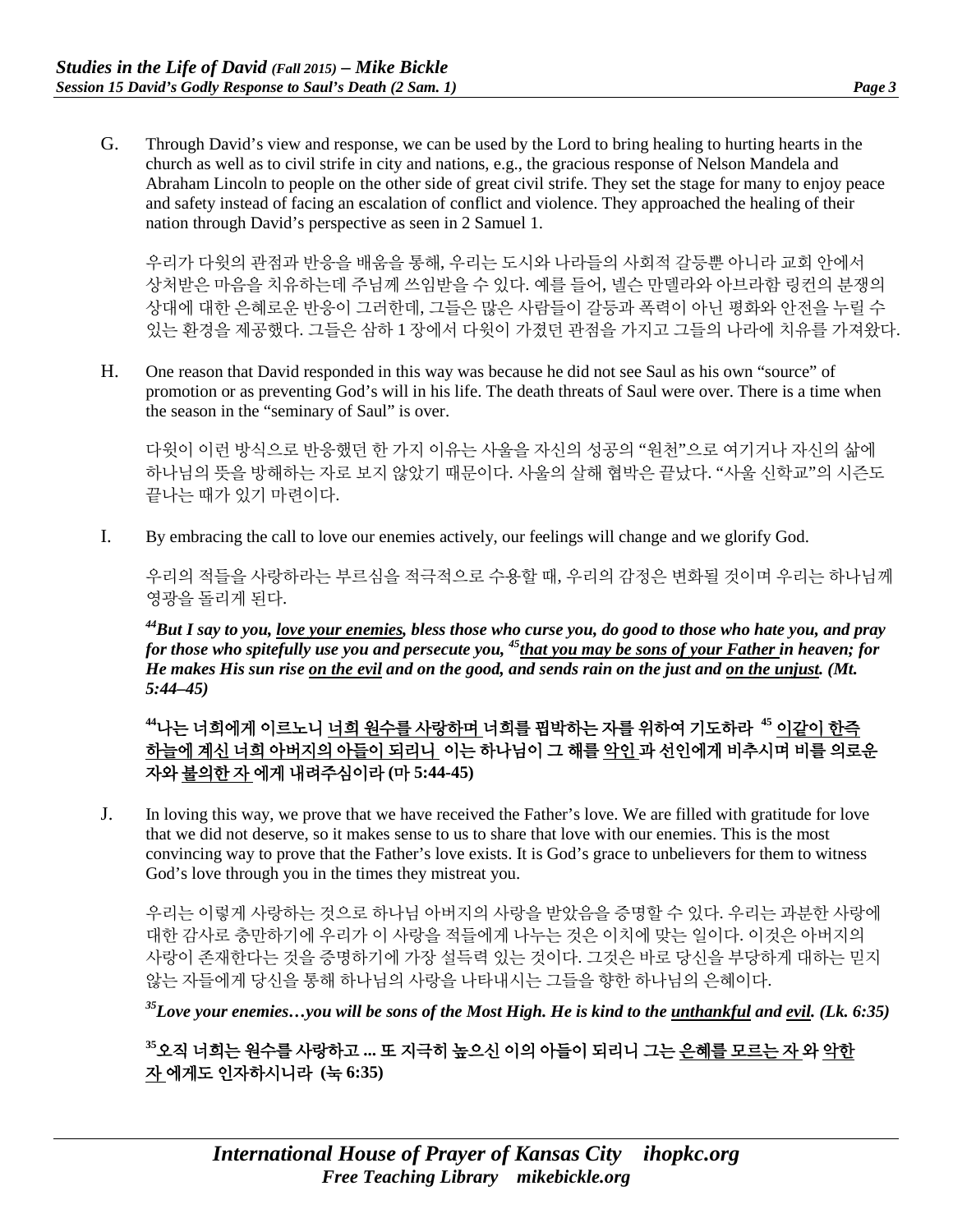#### **II. DAVID EXECUTED THE AMALEKITE WHO CLAIMED TO KILL SAUL (1:1-16)**

### 다윗이 사울을 죽였다고 주장하는 아말렉 사람을 처단하다 **(1:1-16)**

A. Saul was killed in the battle with the Philistines on Mount Gilboa at the very time that David fought the Amalekites to recover all that was lost at Ziklag. The events of 2 Samuel 1 happen sequentially after the events of 1 Samuel 30:26 and simultaneously with the events of 1 Samuel 30:27-31 when David divided the spoil that he gained and sent gifts to his friends in Judah (1 Sam. 30:26-31).

다윗이 시글락에서 잃은 모든 것을 되찾기 위해 아말렉과 싸우고 있던 바로 그때, 사울은 길보아 산에서의 블레셋과의 전투에서 죽임을 당했다. 삼하 1 장의 사건은 순서상 삼상 30:26 이후에 일어났으며 다윗이 그들이 탈취한 전리품을 나누어 유다에 있는 그의 사람들에게 보냈던 삼상 30:27-31 과 동시에 일어난 일이다 (삼상 30:26-31).

*1 Now it came to pass after the death of Saul, when David had returned from the slaughter of the Amalekites, and David had stayed two days in Ziklag, 2 on the third day, behold, it happened that a man came from Saul's camp with his clothes torn and dust on his head. So it was, when he came to David, that he fell to the ground and prostrated himself. 3 And David said to him, "Where have you come from?" So he said to him, "I have escaped from the camp of Israel." 4 David said to him, "How did the matter go? Please tell me." And he answered, "The people have fled from the battle, many of the people are fallen and dead, and Saul and Jonathan his son are dead also." (2 Sam. 1:1-4)*

**1** 사울이 죽은 후에 다윗이 아말렉 사람을 쳐죽이고 돌아와 다윗이 시글락에서 이틀을 머물더니 **<sup>2</sup>** 사흘째 되는 날에 한 사람이 사울의 진영에서 나왔는데 그의 옷은 찢어졌고 머리에는 흙이 있더라 그가 다윗에게 나아와 땅에 엎드려 절하매 **<sup>3</sup>** 다윗이 그에게 묻되 너는 어디서 왔느냐 하니 대답하되 이스라엘 진영에서 도망하여 왔나이다 하니라 **<sup>4</sup>** 다윗이 그에게 이르되 일이 어떻게 되었느냐 너는 내게 말하라 그가 대답하되 군사가 전쟁 중에 도망하기도 하였고 무리 가운데에 엎드러져 죽은 자도 많았고 사울과 그의 아들 요나단도 죽었나이다 하는지라 **(**삼하 **1:1-4)**

B. The Amalekite boasted that he gave the final deathblow to Saul. Thus, consistent with his revelation and conviction about respecting the royal messianic office, David had the Amalekite killed.

아말렉 사람은 사울에게 최후의 치명타를 가했다고 과시했다. 메시아께서 장차 맡으실 직임에 대한 계시와 확신을 가지고 있던 다윗은 그 아말렉 사람을 죽였다.

C. *The third day*: Due to the man's torn clothes and dust on his head—customary Hebraic signs of grief—David understood that the man came with bad news. These were days of deep contemplation for David who had so many promises of God that had not yet come to pass.

사흘째: 사울의 진영에서 온 사람의 옷이 찢어지고 머리에는 흙이 있었기에-히브리인의 슬픔을 드러내는 모습 - 다윗은 그 사람이 좋지 않은 소식을 가지고 왔음을 알 수 있었다. 이 시기는 많은 하나님의 약속을 가지고 있었지만 이 약속들이 아직 성취되지 않고 있었던 다윗에게 깊은 생각과 묵상에 잠기는 때였다.

D. David did not immediately receive the report as true, but probed for more details in order to to determine the truthfulness of the information (1:5-10).

다윗은 그 소식을 듣고 즉각 사실로 받아 들이지 않고, 그 정보가 사실인지 판단하기 위해서 더 자세히 알아보았다 (1:5-10).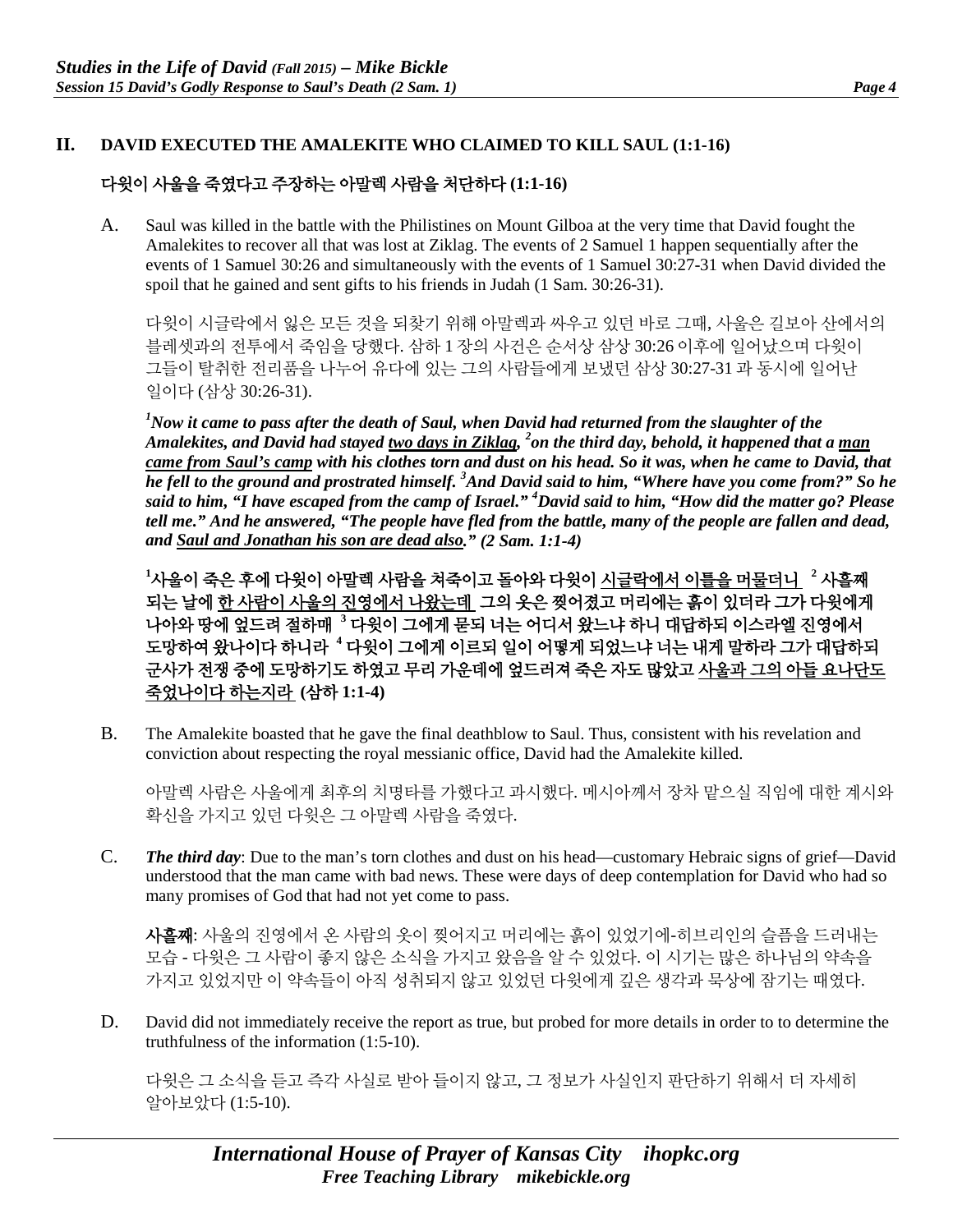*5 So David said to the young man who told him, "How do you know that Saul and Jonathan his son are dead?" 6 Then the young man…said, "As I happened by chance to be on Mount Gilboa, there was Saul, leaning on his spear; and indeed the chariots and horsemen followed hard after him… <sup>8</sup> And he said to me, 'Who are you?' So I answered him, 'I am an Amalekite.' 9 He said to me again, 'Please…kill me, for anguish has come upon me, but my life still remains in me.' 10So I stood over him and killed him, because I was sure that he could not live after he had fallen. And I took the crown that was on his head and the bracelet that was on his arm…" (2 Sam. 1:5-10)*

**5** 다윗이 자기에게 알리는 청년에게 묻되 사울과 그의 아들 요나단이 죽은 줄을 네가 어떻게 아느냐 **<sup>6</sup>** 그에게 알리는 청년이 이르되 내가 우연히 길보아 산에 올라가 보니 사울이 자기 창에 기대고 병거와 기병은 그를 급히 따르는데 **<sup>8</sup>** 내게 이르되 너는 누구냐 하시기로 내가 그에게 대답하되 나는 아말렉 사람이니이다 한즉 **<sup>9</sup>** 또 내게 이르시되 **...** 청하건대 너는 내 곁에 서서 나를 죽이라 하시기로 **<sup>10</sup>** 그가 엎드러진 후에는 살 수 없는 줄을 내가 알고 그의 곁에 서서 죽이고 그의 머리에 있는 왕관 과 팔에 있는 고리 를 벗겨서 내 주께로 가져왔나이다 하니라 **(**삼하 **1:5-10)**

E. *Crown and bracelet*: The man found Saul's body with the crown on his head. This was in itself an expression of Saul's pride to enter battle with the crown on his head, making himself a clear target for the archers (v. 10). Saul's personal tokens of the royal jewelry proved the truth of Saul's death.

왕관과 팔에 있는 고리: 이 청년은 머리에 왕관을 쓰고 있던 사울의 시체를 발견했다. 이것은 사울이 왕관으로 인해 자신이 활 쏘는자들에게 명백한 표적이 될 수 있음에도 머리에 왕관을 쓰고 전투에 나갈 만큼 그가 교만했음을 나타낸다 (10 절). 왕을 나타내는 보석류들은 사울의 죽음이 사실임을 증명했다.

F. *I was sure he could not live*: The Amalekite presented himself as compassionate in killing Saul, since he could not survive. His life lingered, and soon after that the Amalekite gave the final blow.

그가 엎드러진 후에는 살 수 없는 줄을 내가 알고: 그 아말렉 사람은 사울이 더 이상 생존할 수 없기에 그를 동정하여 죽였다고 말했다. 사울의 생명이 위태할 때, 이 아말렉 사람이 바로 이어서 결정타를 가한 것이었다.

G. Some conclude that the Amalekite lied to David about killing Saul. However, the narrative presents David as believing his story. Some see a contradiction between the account of Saul's death in 1 Samuel 31:4-5 and one in 2 Samuel 1:8–10. Most recent commentators accept both accounts as truthful. The Amalekite's story gave the rationale for why the Philistines did not have Saul's crown. The main difference is seen in the account of what happened in the final moments of Saul's life.

It appears Saul inflicted a wound on himself that would have killed him eventually; however, his death was sped up by the Amalekites striking him with a true deathblow.

어떤 이들은 이 아말렉 사람이 다윗에게 사울을 죽였다고 한 것이 거짓말이었다고 단정한다. 그러나 본문 내용에서 다윗은 그의 말을 믿는 것으로 보인다. 어떤 이들은 삼상 31:4-5 에서 사울의 죽음과 삼하 1:8- 10 에서의 죽음 사이에 모순이 있다고 여긴다. 가장 최근의 주석들은 둘 다 신빙성이 있는것으로 받아들인다. 아말렉 사람의 말은 블레셋군들이 사울의 왕관을 가지지 못한 이유에 대한 근거가 된다. 주요한 차이는 사울의 최후의 순간에 무슨 일이 있었는지에서 보여진다. 사울은 결국 죽음에 이르게 될 부상을 입고 있었던 것으로 보인다. 그리고 아말렉 사람은 결정타를 날려 사울을 죽음이 이르게 했다.

H. It was important for all to know that David acquired Saul's crown and bracelet, not by participating in the battle against Saul, but by executing the man who killed Saul.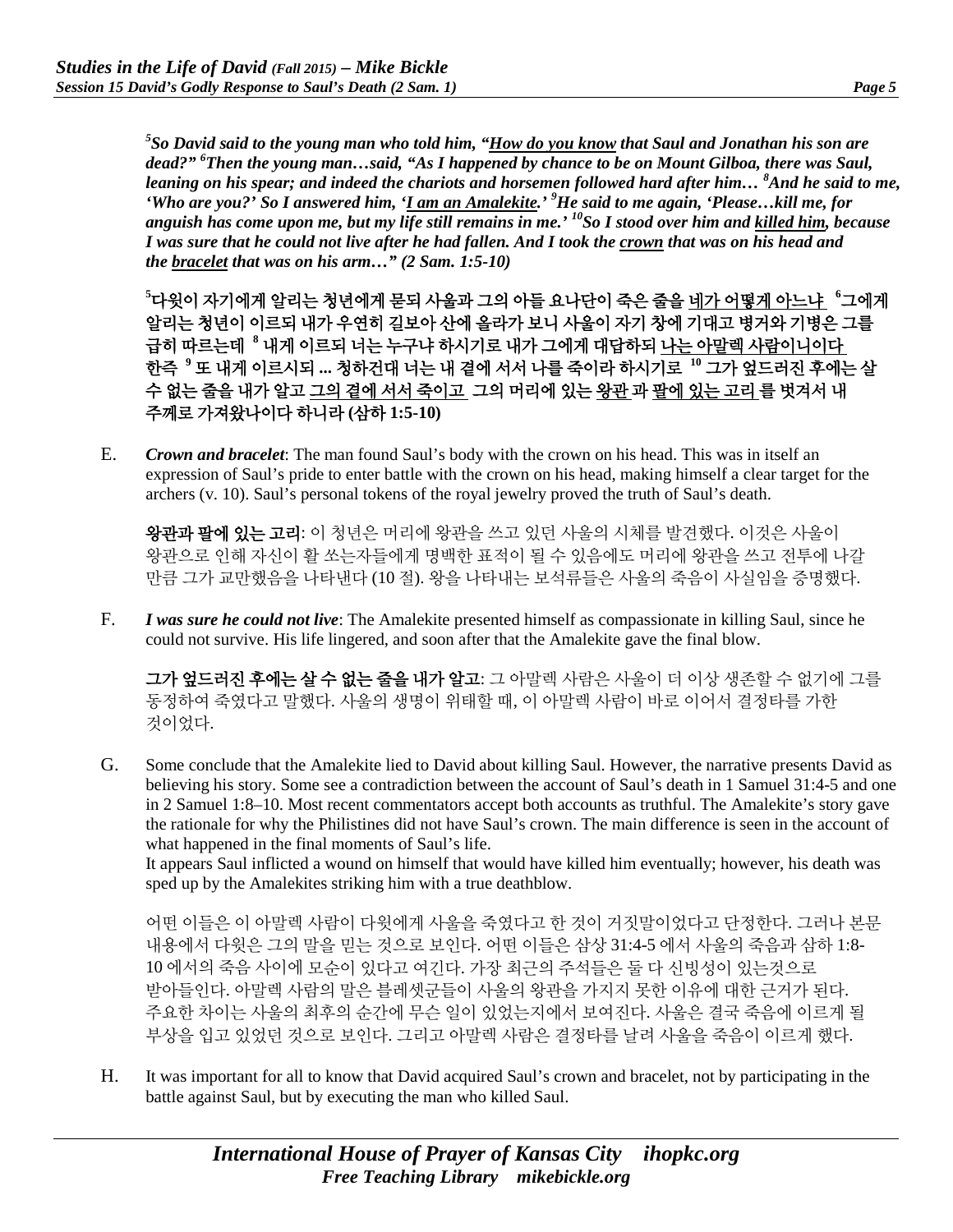다윗이 사울의 왕관과 팔찌를 얻게 된 것이, 사울과 전쟁에서 싸워서 이겨서 가지게 된 것이 아니라, 사울을 죽인 사람을 처형했기 때문에 가지게 되었던 것을 아는 것은 모두에게 중요하다.

I. David shocked the Amalekite by not being delighted at the news of Saul's death (1:11-12).

다윗이 사울의 죽음에 대한 소식에도 기뻐하지 않았다는 것은 아말렉 사람들을 놀라게 했다 (1:11-12).

*11Therefore David took hold of his own clothes and tore them, and so did all the men who were with him. 12And they mourned and wept and fasted until evening for Saul and for Jonathan his son, for the people of the LORD and for the house of Israel, because they had fallen by the sword. (2 Sam. 1:11-12)*

**<sup>11</sup>**이에 다윗이 자기 옷을 잡아 찢으매 함께 있는 모든 사람 도 그리하고 **<sup>12</sup>** 사울 과 그의 아들 요나단 과 여호와의 백성 과 이스라엘 족속 이 칼에 죽음으로 말미암아 저녁 때까지 슬퍼하여 울며 금식하니라 **(**삼하 **1:11-12)**

J. *All the men:* David changed the views of the men who urged him to kill Saul (1 Sam. 24; 26). Many can lament the "Jonathans" in their life, but few can lament the "Sauls" in their life.

모든 사람: 다윗은 자신에게 사울을 죽이라고 재촉했던 사람들(삼상 24 장, 26 장)의 시각도 바꾸었다. 자신의 삶의 "요나단들"에 대해서 애통해 하는 사람들은 많지만 "사울들"에 대해서는 애통하는 사람들은 거의 없다.

K. David ordered the execution of the Amalekite who killed Saul (1:13-16).

다윗은 사울을 죽였던 아말렉 사람을 죽이라고 명령했다 (1:13-16).

*13Then David said to the young man who told him, "Where are you from?" And he answered, "I am the son of an alien, an Amalekite." 14So David said to him, "How was it you were not afraid to put forth your hand to destroy the LORD's anointed?" 15Then David called one of the young men and said, "Go near, and execute him!" And he struck him so that he died. 16So David said to him, "Your blood is on your own head, for your own mouth has testified against you, saying, 'I have killed the LORD's anointed.' " (2 Sam. 1:13-16)*

**<sup>13</sup>**다윗이 그 소식을 전한 청년에게 묻되 너는 어디 사람이냐 대답하되 나는 아말렉 사람 곧 외국인의 아들이니이다 하니 **<sup>14</sup>** 다윗이 그에게 이르되 네가 어찌하여 손을 들어 여호와의 기름 부음 받은 자 죽이기를 두려워하지 아니하였느냐 하고 **<sup>15</sup>** 다윗이 청년 중 한 사람을 불러 이르되 가까이 가서 그를 죽이라 하매 그가 치매 곧 죽으니라 **<sup>16</sup>** 다윗이 그에게 이르기를 네 피가 네 머리로 돌아갈지어다 네 입이 네게 대하여 증언하기를 내가 여호와의 기름 부음 받은 자를 죽였노라 함이니라 하였더라 **(**삼하 **1:13-16)**

L. *Amalekite*: David asked him again for his nationality to confirm that he was an Amalekite (1:8, 13). The Scripture called for the death of Amalekites (Ex. 17:15-16; Deut. 25:17-19; 1 Sam. 15:18-19).

아말렉 사람: 다윗은 그가 아말렉 사람이라는 것을 확인하기 위해 다시 그에게 국적을 물었다 (1:8.13). 성경은 아말렉 사람을 멸할 것을 말하고 있다 (출 17:15-16; 신 25:17-19; 삼상 15:18-19).

M. *Lord's anointed:* Killing the Lord's anointed was parallel to rejecting the God of Israel by killing His anointed leader. David had deep revelation of spiritual authority. Every born-again believer is under the New Covenant and is therefore anointed by God, **but** not all are entrusted with a significant sphere of leadership in God's purpose and to lead God's people.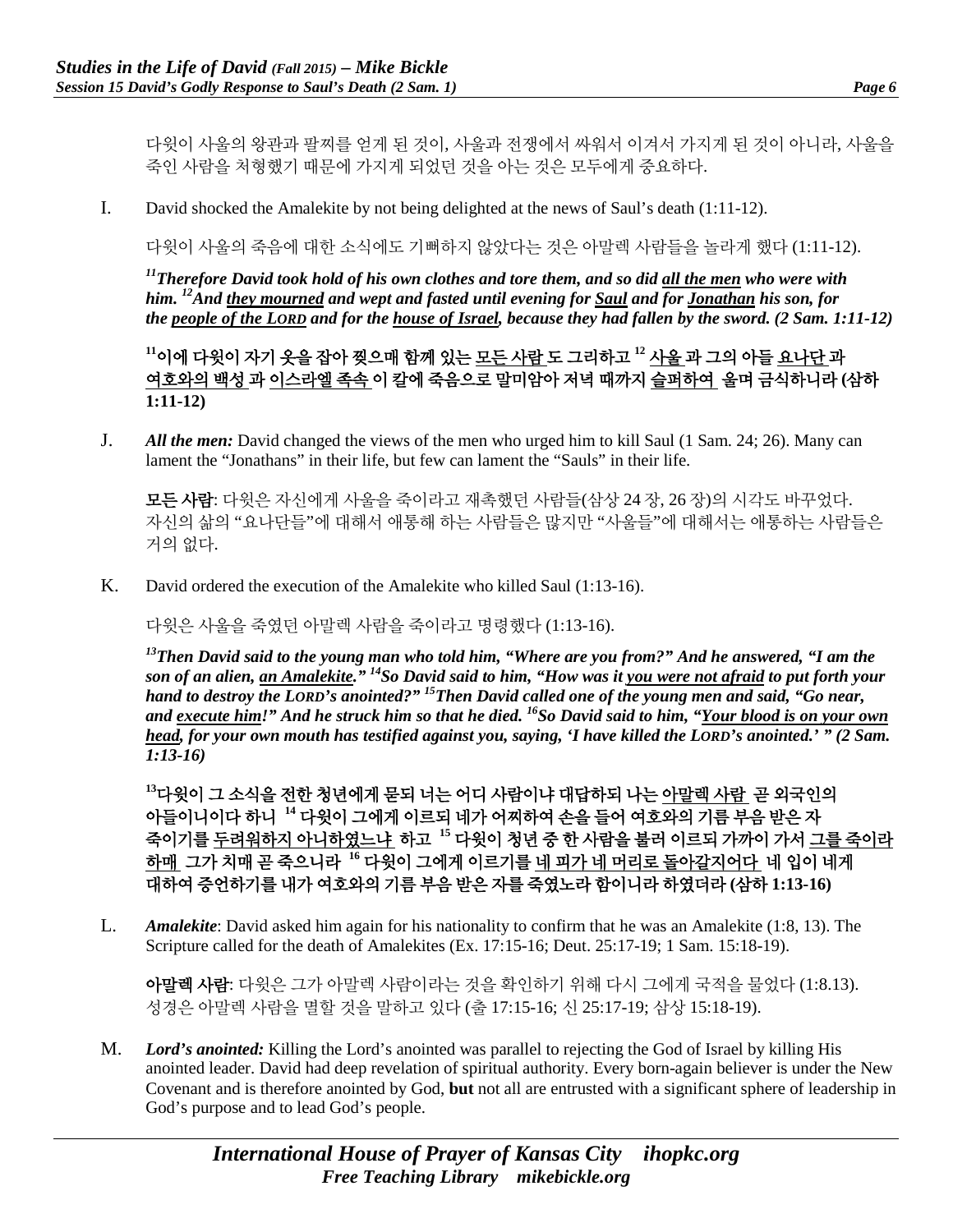여호와의 기름 부음 받은 자: 주님의 기름 부은 자를 죽인 것은 이스라엘의 하나님을 거절한 것과 동일했다. 다윗은 영적 권위에 대한 깊은 계시가 있었다. 모든 거듭난 신자들은 새 언약 아래 있고 그렇기에 하나님의 기름 부음을 받은 바가 된다. 하지만 모든 사람이 하나님의 목적 안에서 특정 분야의 리더십을 맡거나 하나님의 백성을 이끌도록 부르심을 받은 것은 아니다.

#### **III. DAVID LAMENTS DEVASTATION IN THE HOUSE OF SAUL (1:17–27)**

#### 다윗이 사울 집안의 참사에 애통해 하다 **(1:17-27)**

A. On hearing the sad news of Saul's death, David first showed his disregard for the Amalekite, who had hoped to gain a reward for killing Saul on the field of battle. Next, David mourned for Saul and Jonathan, which required that David overlook the terrible way in which Saul treated him.

다윗이 사울이 죽었다는 슬픈 소식을 들었을 때, 그는 먼저 전장에서 사울을 죽이고 보상을 바랬던 아말렉인을 죽였고, 그 이후에는 사울과 요나단을 위해 애곡했는데 이것은 사울이 그에게 행했던 끔찍한 일들을 극복했어야만 가능한 것이었다.

<sup>17</sup>Then David lamented with this lamentation over Saul and over Jonathan his son, <sup>18</sup>and he told them *to teach the children of Judah the Song of the Bow… (2 Sam. 1:17-18)*

### 다윗이 이 슬픈 노래로 사울과 그의 아들 요나단을 조상하고 **<sup>18</sup>** 명령하여 그것을 유다 족속에게 가르치라 하였으니 곧 활 노래라 **... (**삼하 **1:17-18)**

B. David viewed Saul and Jonathan as the beauty of Israel and as mighty in God (1:19-21).

다윗은 사울과 요나단을 이스라엘의 아름다움과 하나님의 용사로 여겼다 (1:19-21).

*19"The beauty of Israel is slain on your high places! How the mighty have fallen! 20Tell it not in Gath…lest the daughters of the Philistines rejoice… 23"Saul and Jonathan were beloved and pleasant in their lives… (2 Sam. 1:19-23)*

**<sup>19</sup>**이스라엘아 네 영광 [한글 KJV: 이스라엘의 아름다움 ]이 산 위에서 죽임을 당하였도다 오호라 두 용사 가 엎드러졌도다 **<sup>20</sup>** 이 일을 가드에도 알리지 말며 **...** 블레셋 사람들의 딸들이 즐거워할까 **... <sup>23</sup>** 사울과 요나단이 생전에 사랑스럽고 아름다운 자 이러니 죽을 때에도 서로 떠나지 아니하였도다 **... (**삼하 **1:19-23)**

C. *The beauty of Israel*: David saw God's beauty in God's people (Psalms 16:3). He saw them as beloved, pleasant, and wonderful  $(1:23, 26)$  and mighty  $(1:19, 21, 25, 27)$ , swift and strong  $(1:23)$ .

이스라엘의 영광[아름다움]: 다윗은 하나님의 백성 가운데 있는 하나님의 아름다움을 보았다 (시 16:3). 그는 그들을 사랑스럽고 받는 자, 아름답고 놀라우며 (1:23, 26), 용사요 (1:19, 21, 25, 27), 빠르고 강한 자(1:23)로 여겼다.

*3 As for the saints who are on the earth, "They are the excellent ones, in whom is all my delight." (Ps. 16:3)*

#### **3** 땅에 있는 성도들 은 존귀한 자들 이니 나의 모든 즐거움이 그들에게 있도다 **(**시 **16:3)**

*4 For the LORD takes pleasure in His people; He will beautify the humble with salvation. (Ps. 149:4)*